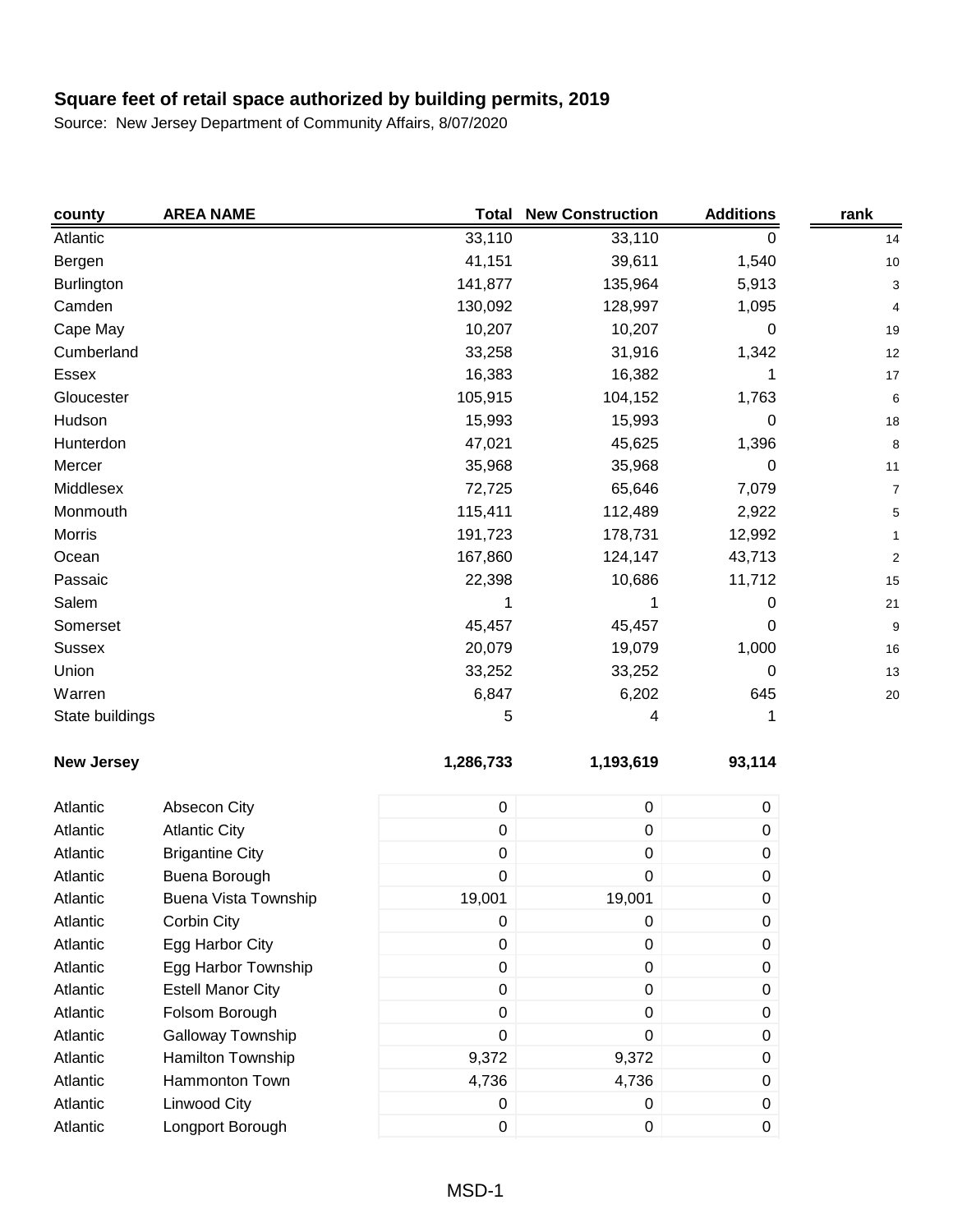| county   | <b>AREA NAME</b>          |                  | <b>Total New Construction</b> | <b>Additions</b> | rank |
|----------|---------------------------|------------------|-------------------------------|------------------|------|
| Atlantic | Margate City              | 0                | 0                             | 0                |      |
| Atlantic | Mullica Township          | 0                | 0                             | 0                |      |
| Atlantic | Northfield City           | 0                | 0                             | 0                |      |
| Atlantic | Pleasantville City        | 1                | 1                             | 0                |      |
| Atlantic | Port Republic City        | $\pmb{0}$        | 0                             | 0                |      |
| Atlantic | <b>Somers Point City</b>  | $\pmb{0}$        | 0                             | 0                |      |
| Atlantic | <b>Ventnor City</b>       | 0                | 0                             | 0                |      |
| Atlantic | Weymouth Township         | 0                | 0                             | 0                |      |
| Bergen   | Allendale Borough         | $\boldsymbol{0}$ | $\pmb{0}$                     | 0                |      |
| Bergen   | Alpine Borough            | 0                | 0                             | 0                |      |
| Bergen   | Bergenfield Borough       | $\pmb{0}$        | 0                             | 0                |      |
| Bergen   | Bogota Borough            | 0                | 0                             | 0                |      |
| Bergen   | Carlstadt Borough         | $\pmb{0}$        | 0                             | 0                |      |
| Bergen   | Cliffside Park Borough    | $\pmb{0}$        | 0                             | 0                |      |
| Bergen   | Closter Borough           | $\pmb{0}$        | 0                             | 0                |      |
| Bergen   | Cresskill Borough         | $\boldsymbol{0}$ | 0                             | 0                |      |
| Bergen   | Demarest Borough          | 0                | 0                             | 0                |      |
| Bergen   | Dumont Borough            | $\boldsymbol{0}$ | 0                             | 0                |      |
| Bergen   | Elmwood Park Borough      | 0                | 0                             | 0                |      |
| Bergen   | East Rutherford Borough   | 520              | 520                           | 0                |      |
| Bergen   | Edgewater Borough         | 0                | 0                             | 0                |      |
| Bergen   | Emerson Borough           | $\pmb{0}$        | 0                             | 0                |      |
| Bergen   | <b>Englewood City</b>     | $\pmb{0}$        | 0                             | 0                |      |
| Bergen   | Englewood Cliffs Borough  | $\mathbf 0$      | 0                             | 0                |      |
| Bergen   | Fair Lawn Borough         | 7,147            | 7,147                         | 0                |      |
| Bergen   | Fairview Borough          | 0                | 0                             | 0                |      |
| Bergen   | Fort Lee Borough          | 722              | 722                           | 0                |      |
| Bergen   | Franklin Lakes Borough    | $\,0\,$          | 0                             | 0                |      |
| Bergen   | <b>Garfield City</b>      | 0                | 0                             | 0                |      |
| Bergen   | Glen Rock Borough         | 0                | 0                             | 0                |      |
| Bergen   | Hackensack City           | 1                | 1                             | 0                |      |
| Bergen   | Harrington Park Borough   | 0                | $\pmb{0}$                     | 0                |      |
| Bergen   | Hasbrouck Heights Borough | $\mathbf 0$      | 0                             | 0                |      |
| Bergen   | Haworth Borough           | $\mathbf 0$      | $\pmb{0}$                     | 0                |      |
| Bergen   | Hillsdale Borough         | $\mathbf 0$      | 0                             | 0                |      |
| Bergen   | Ho-Ho-Kus Borough         | $\mathbf 0$      | 0                             | 0                |      |
| Bergen   | Leonia Borough            | $\mathbf 0$      | 0                             | 0                |      |
| Bergen   | Little Ferry Borough      | $\mathbf 0$      | 0                             | 0                |      |
| Bergen   | Lodi Borough              | $\pmb{0}$        | 0                             | 0                |      |
| Bergen   | Lyndhurst Township        | 0                | 0                             | $\pmb{0}$        |      |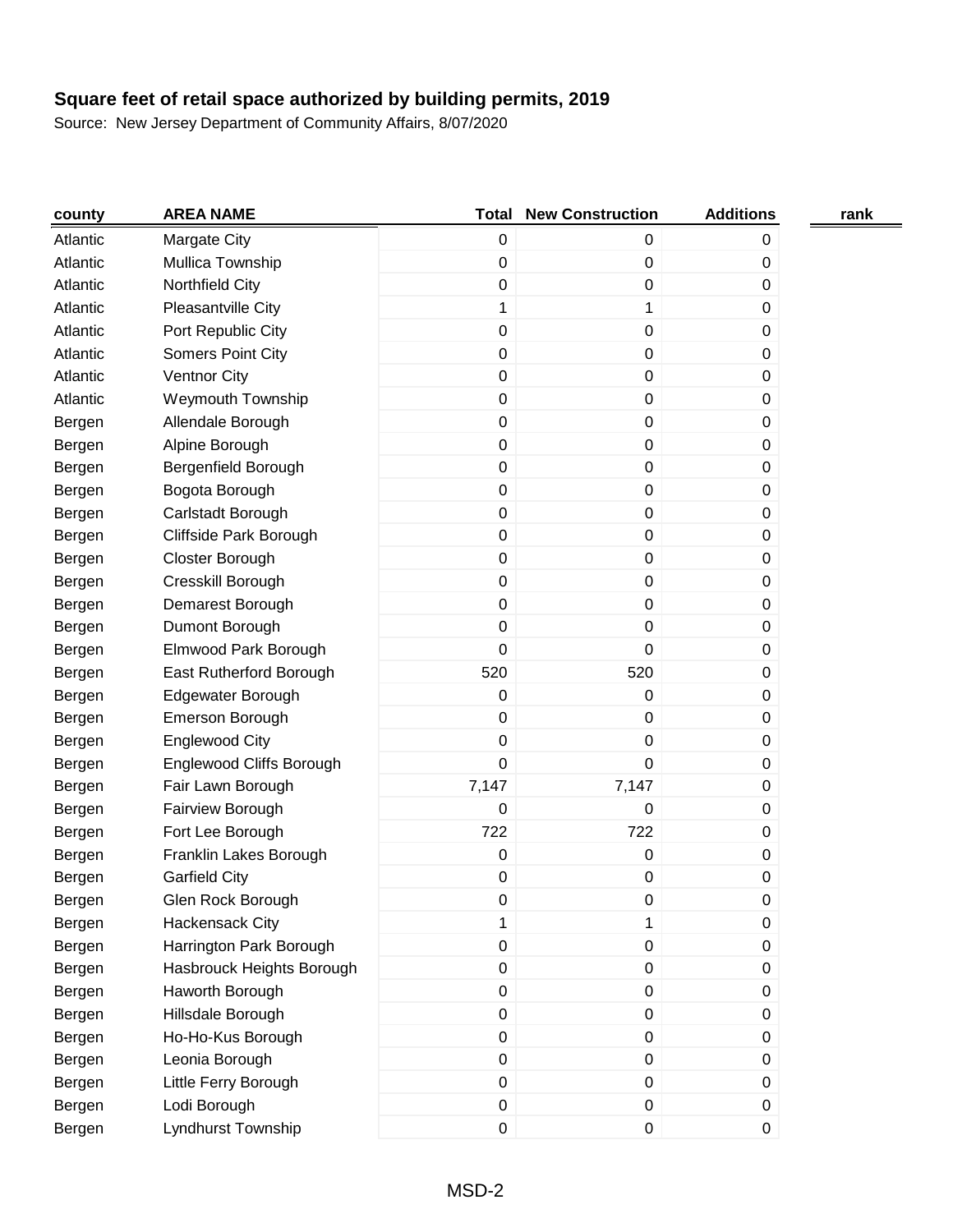| county     | <b>AREA NAME</b>           |             | <b>Total New Construction</b> | <b>Additions</b> | rank |
|------------|----------------------------|-------------|-------------------------------|------------------|------|
| Bergen     | Mahwah Township            | $\pmb{0}$   | 0                             | 0                |      |
| Bergen     | Maywood Borough            | 1,700       | 1,700                         | $\boldsymbol{0}$ |      |
| Bergen     | Midland Park Borough       | 0           | 0                             | 0                |      |
| Bergen     | Montvale Borough           | $\pmb{0}$   | 0                             | 0                |      |
| Bergen     | Moonachie Borough          | $\pmb{0}$   | 0                             | 0                |      |
| Bergen     | New Milford Borough        | 1           | 1                             | 0                |      |
| Bergen     | North Arlington Borough    | 0           | 0                             | 0                |      |
| Bergen     | Northvale Borough          | 0           | 0                             | 0                |      |
| Bergen     | Norwood Borough            | 0           | 0                             | 0                |      |
| Bergen     | Oakland Borough            | $\pmb{0}$   | 0                             | 0                |      |
| Bergen     | Old Tappan Borough         | $\pmb{0}$   | 0                             | 0                |      |
| Bergen     | Oradell Borough            | $\pmb{0}$   | 0                             | 0                |      |
| Bergen     | Palisades Park Borough     | $\mathbf 0$ | 0                             | 0                |      |
| Bergen     | Paramus Borough            | 31,059      | 29,519                        | 1,540            |      |
| Bergen     | Park Ridge Borough         | 0           | 0                             | 0                |      |
| Bergen     | Ramsey Borough             | 0           | 0                             | 0                |      |
| Bergen     | Ridgefield Borough         | 0           | 0                             | 0                |      |
| Bergen     | Ridgefield Park Village    | $\pmb{0}$   | 0                             | $\pmb{0}$        |      |
| Bergen     | Ridgewood Village          | $\pmb{0}$   | 0                             | 0                |      |
| Bergen     | River Edge Borough         | $\pmb{0}$   | 0                             | $\boldsymbol{0}$ |      |
| Bergen     | <b>River Vale Township</b> | $\pmb{0}$   | 0                             | 0                |      |
| Bergen     | Rochelle Park Township     | $\pmb{0}$   | 0                             | 0                |      |
| Bergen     | Rockleigh Borough          | $\pmb{0}$   | 0                             | $\pmb{0}$        |      |
| Bergen     | Rutherford Borough         | 0           | 0                             | 0                |      |
| Bergen     | Saddle Brook Township      | 0           | 0                             | 0                |      |
| Bergen     | Saddle River Borough       | $\pmb{0}$   | 0                             | 0                |      |
| Bergen     | South Hackensack Twp       | $\pmb{0}$   | 0                             | $\pmb{0}$        |      |
| Bergen     | <b>Teaneck Township</b>    | $\pmb{0}$   | 0                             | 0                |      |
| Bergen     | <b>Tenafly Borough</b>     | 0           | 0                             | 0                |      |
| Bergen     | Teterboro Borough          | 0           | 0                             | 0                |      |
| Bergen     | Upper Saddle River Borough | $\mathbf 0$ | 0                             | $\boldsymbol{0}$ |      |
| Bergen     | Waldwick Borough           | $\mathsf 0$ | $\pmb{0}$                     | $\pmb{0}$        |      |
| Bergen     | <b>Wallington Borough</b>  | $\mathsf 0$ | 0                             | 0                |      |
| Bergen     | Washington Township        | $\pmb{0}$   | $\pmb{0}$                     | $\pmb{0}$        |      |
| Bergen     | Westwood Borough           | $\mathsf 0$ | $\pmb{0}$                     | 0                |      |
| Bergen     | Woodcliff Lake Borough     | $\mathsf 0$ | $\pmb{0}$                     | $\boldsymbol{0}$ |      |
| Bergen     | Wood-Ridge Borough         | $\pmb{0}$   | 0                             | 0                |      |
| Bergen     | Wyckoff Township           | 1           | 1                             | $\boldsymbol{0}$ |      |
| Burlington | <b>Bass River Township</b> | $\pmb{0}$   | $\pmb{0}$                     | $\pmb{0}$        |      |
| Burlington | <b>Beverly City</b>        | $\pmb{0}$   | 0                             | $\boldsymbol{0}$ |      |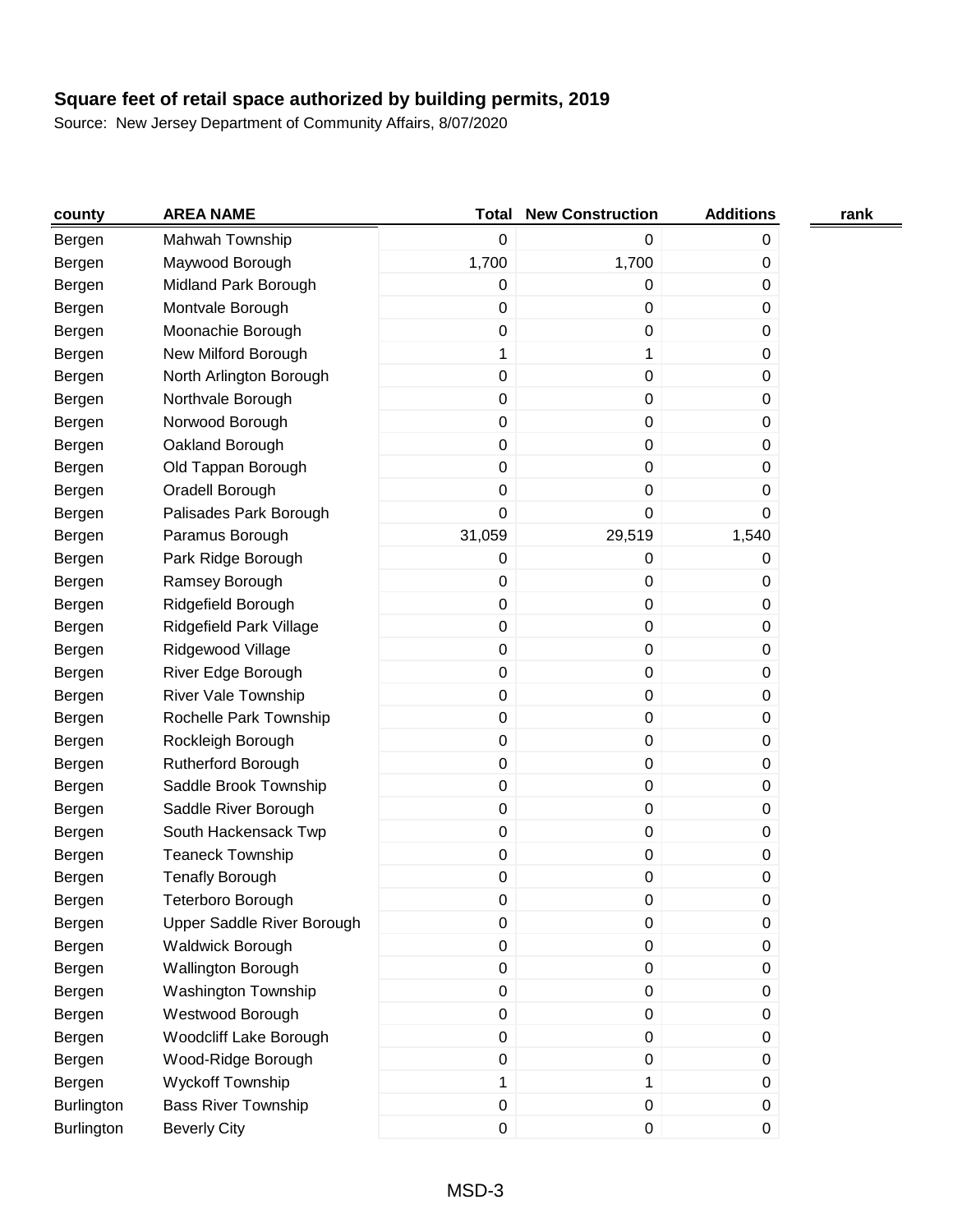| county            | <b>AREA NAME</b>               | Total            | <b>New Construction</b> | <b>Additions</b> | rank |
|-------------------|--------------------------------|------------------|-------------------------|------------------|------|
| <b>Burlington</b> | <b>Bordentown City</b>         | 0                | 0                       | 0                |      |
| Burlington        | <b>Bordentown Township</b>     | 11,170           | 11,170                  | 0                |      |
| <b>Burlington</b> | <b>Burlington City</b>         | 0                | 0                       | 0                |      |
| Burlington        | <b>Burlington Township</b>     | 29,089           | 29,089                  | 0                |      |
| <b>Burlington</b> | <b>Chesterfield Township</b>   | 47,377           | 47,377                  | 0                |      |
| Burlington        | Cinnaminson Township           | 0                | 0                       | 0                |      |
| Burlington        | Delanco Township               | 0                | $\boldsymbol{0}$        | 0                |      |
| <b>Burlington</b> | Delran Township                | 5,517            | $\pmb{0}$               | 5,517            |      |
| <b>Burlington</b> | Eastampton Township            | 0                | $\pmb{0}$               | 0                |      |
| Burlington        | <b>Edgewater Park Township</b> | 0                | 0                       | 0                |      |
| Burlington        | Evesham Township               | 5                | 5                       | 0                |      |
| <b>Burlington</b> | Fieldsboro Borough             | 0                | $\pmb{0}$               | 0                |      |
| Burlington        | Florence Township              | 0                | $\pmb{0}$               | 0                |      |
| <b>Burlington</b> | Hainesport Township            | 12,683           | 12,683                  | 0                |      |
| Burlington        | Lumberton Township             | 13,000           | 13,000                  | 0                |      |
| <b>Burlington</b> | Mansfield Township             | 0                | $\pmb{0}$               | 0                |      |
| <b>Burlington</b> | Maple Shade Township           | 0                | 0                       | 0                |      |
| Burlington        | Medford Township               | 0                | $\pmb{0}$               | 0                |      |
| <b>Burlington</b> | Medford Lakes Borough          | 0                | $\pmb{0}$               | 0                |      |
| Burlington        | Moorestown Township            | 396              | $\pmb{0}$               | 396              |      |
| Burlington        | Mount Holly Township           | 0                | $\pmb{0}$               | 0                |      |
| Burlington        | Mount Laurel Township          | 0                | 0                       | 0                |      |
| Burlington        | New Hanover Township           | 0                | $\pmb{0}$               | 0                |      |
| Burlington        | North Hanover Township         | 0                | $\pmb{0}$               | 0                |      |
| <b>Burlington</b> | Palmyra Borough                | 0                | $\boldsymbol{0}$        | 0                |      |
| <b>Burlington</b> | Pemberton Borough              | 0                | $\pmb{0}$               | 0                |      |
| Burlington        | Pemberton Township             | 0                | $\pmb{0}$               | 0                |      |
| Burlington        | Riverside Township             | 0                | $\pmb{0}$               | 0                |      |
| Burlington        | Riverton Borough               | 0                | 0                       | 0                |      |
| Burlington        | Shamong Township               | 0                | $\pmb{0}$               | 0                |      |
| Burlington        | Southampton Township           | 0                | $\pmb{0}$               | $\pmb{0}$        |      |
| Burlington        | Springfield Township           | $\boldsymbol{0}$ | $\pmb{0}$               | 0                |      |
| Burlington        | <b>Tabernacle Township</b>     | 0                | $\pmb{0}$               | 0                |      |
| Burlington        | Washington Township            | $\pmb{0}$        | $\boldsymbol{0}$        | 0                |      |
| Burlington        | Westampton Township            | 22,640           | 22,640                  | 0                |      |
| Burlington        | Willingboro Township           | 0                | $\pmb{0}$               | 0                |      |
| <b>Burlington</b> | Woodland Township              | 0                | $\pmb{0}$               | 0                |      |
| Burlington        | Wrightstown Borough            | $\pmb{0}$        | 0                       | 0                |      |
| Camden            | Audubon Borough                | 0                | $\pmb{0}$               | $\pmb{0}$        |      |
| Camden            | Audubon Park Borough           | $\mathsf 0$      | 0                       | 0                |      |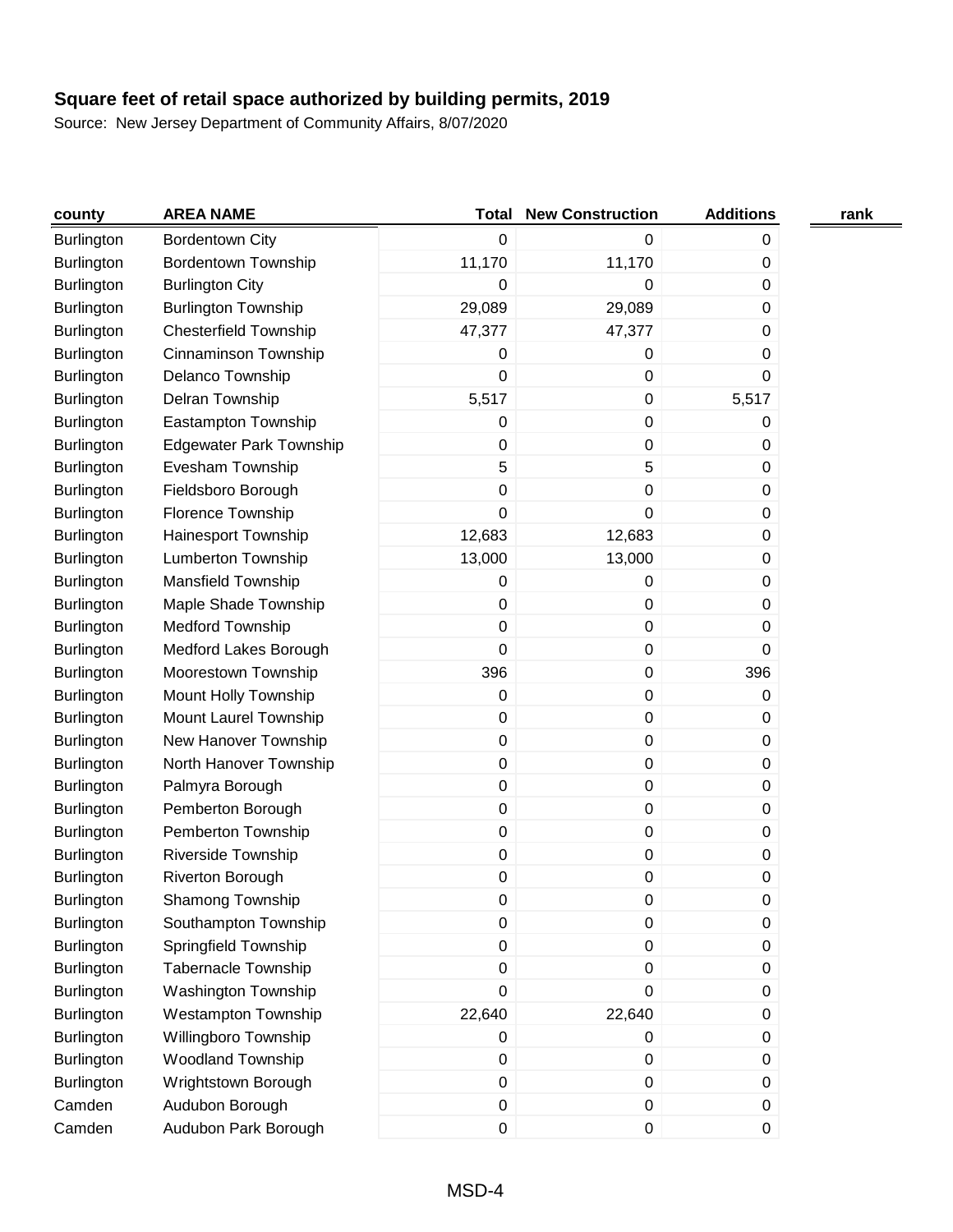| county   | <b>AREA NAME</b>           | Total            | <b>New Construction</b> | <b>Additions</b> | rank |
|----------|----------------------------|------------------|-------------------------|------------------|------|
| Camden   | Barrington Borough         | 0                | 0                       | 0                |      |
| Camden   | Bellmawr Borough           | 0                | 0                       | 0                |      |
| Camden   | Berlin Borough             | 5,744            | 4,649                   | 1,095            |      |
| Camden   | <b>Berlin Township</b>     | 0                | 0                       | 0                |      |
| Camden   | Brooklawn Borough          | 0                | 0                       | 0                |      |
| Camden   | Camden City                | 7,610            | 7,610                   | 0                |      |
| Camden   | Cherry Hill Township       | 91,014           | 91,014                  | 0                |      |
| Camden   | <b>Chesilhurst Borough</b> | 0                | 0                       | 0                |      |
| Camden   | Clementon Borough          | 0                | 0                       | 0                |      |
| Camden   | Collingswood Borough       | 0                | $\pmb{0}$               | 0                |      |
| Camden   | Gibbsboro Borough          | 0                | 0                       | 0                |      |
| Camden   | <b>Gloucester City</b>     | 0                | 0                       | 0                |      |
| Camden   | <b>Gloucester Township</b> | 15,024           | 15,024                  | 0                |      |
| Camden   | Haddon Township            | 0                | 0                       | 0                |      |
| Camden   | Haddonfield Borough        | 0                | 0                       | 0                |      |
| Camden   | Haddon Heights Borough     | $\boldsymbol{0}$ | 0                       | 0                |      |
| Camden   | Hi-nella Borough           | 0                | $\boldsymbol{0}$        | 0                |      |
| Camden   | Laurel Springs Borough     | 0                | 0                       | 0                |      |
| Camden   | Lawnside Borough           | 0                | $\pmb{0}$               | 0                |      |
| Camden   | Lindenwold Borough         | 0                | 0                       | 0                |      |
| Camden   | Magnolia Borough           | 0                | $\pmb{0}$               | 0                |      |
| Camden   | Merchantville Borough      | 0                | 0                       | 0                |      |
| Camden   | Mount Ephraim Borough      | 0                | 0                       | 0                |      |
| Camden   | Oaklyn Borough             | 0                | 0                       | 0                |      |
| Camden   | Pennsauken Township        | 1,600            | 1,600                   | 0                |      |
| Camden   | Pine Hill Borough          | 0                | 0                       | 0                |      |
| Camden   | Pine Valley Borough        | 0                | 0                       | 0                |      |
| Camden   | Runnemede Borough          | 0                | $\pmb{0}$               | 0                |      |
| Camden   | Somerdale Borough          | 0                | 0                       | 0                |      |
| Camden   | <b>Stratford Borough</b>   | 0                | 0                       | 0                |      |
| Camden   | Tavistock Borough          | 0                | 0                       | $\mathbf 0$      |      |
| Camden   | Voorhees Township          | $\boldsymbol{0}$ | 0                       | 0                |      |
| Camden   | Waterford Township         | 0                | 0                       | 0                |      |
| Camden   | Winslow Township           | 9,100            | 9,100                   | 0                |      |
| Camden   | Woodlynne Borough          | 0                | $\pmb{0}$               | 0                |      |
| Cape May | Avalon Borough             | 0                | 0                       | 0                |      |
| Cape May | Cape May City              | 0                | 0                       | 0                |      |
| Cape May | Cape May Point Borough     | 0                | 0                       | $\mathbf 0$      |      |
| Cape May | Dennis Township            | 0                | 0                       | $\pmb{0}$        |      |
| Cape May | Lower Township             | 0                | 0                       | 0                |      |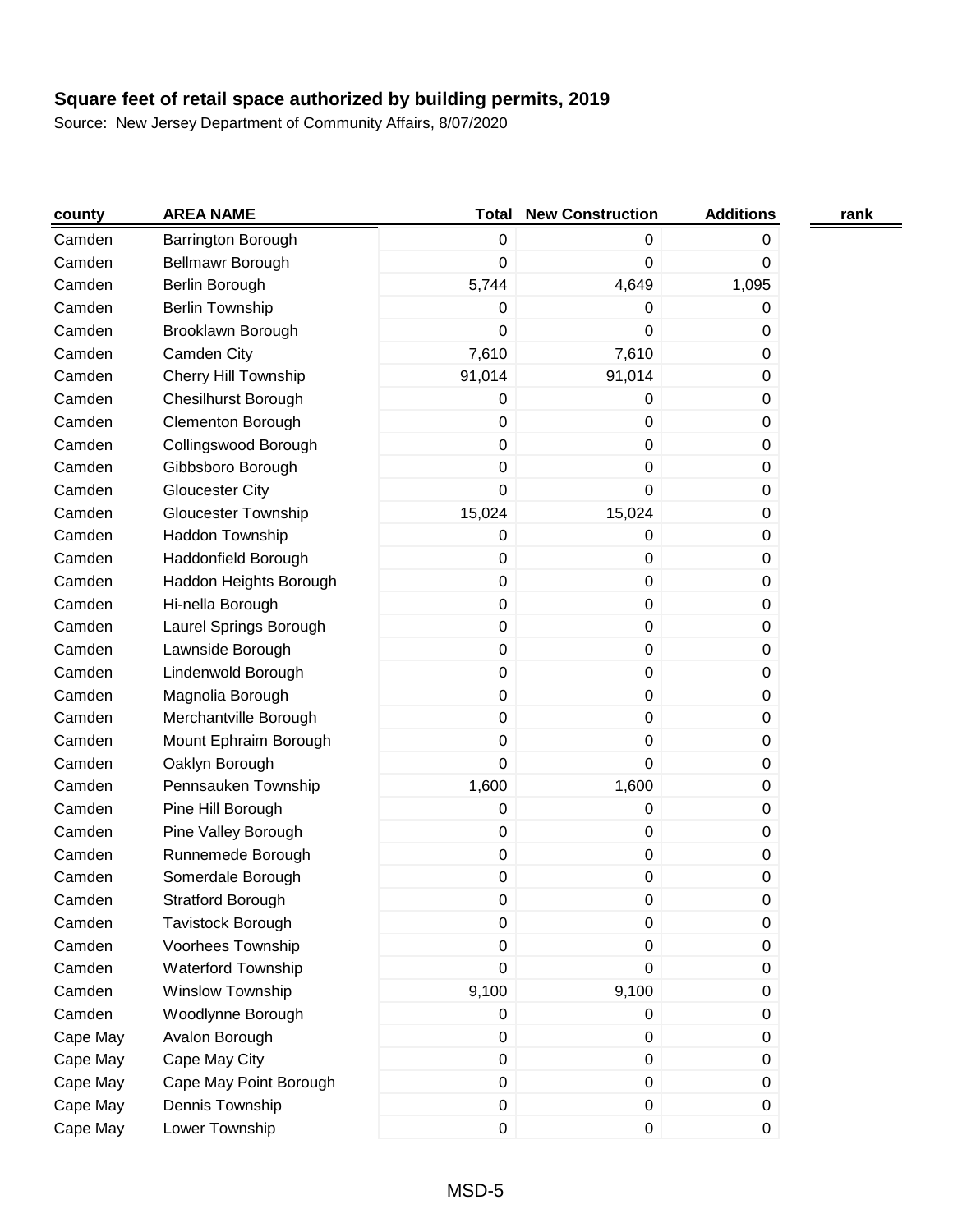| county       | <b>AREA NAME</b>                | <b>Total</b>     | <b>New Construction</b> | <b>Additions</b> | rank |
|--------------|---------------------------------|------------------|-------------------------|------------------|------|
| Cape May     | Middle Township                 | 1,801            | 1,801                   | 0                |      |
| Cape May     | North Wildwood City             | 0                | 0                       | 0                |      |
| Cape May     | Ocean City                      | 0                | $\pmb{0}$               | 0                |      |
| Cape May     | Sea Isle City                   | 0                | 0                       | $\mathbf 0$      |      |
| Cape May     | Stone Harbor Borough            | 0                | 0                       | 0                |      |
| Cape May     | <b>Upper Township</b>           | 8,406            | 8,406                   | 0                |      |
| Cape May     | West Cape May Borough           | 0                | 0                       | 0                |      |
| Cape May     | West Wildwood Borough           | 0                | 0                       | 0                |      |
| Cape May     | <b>Wildwood City</b>            | $\boldsymbol{0}$ | 0                       | $\mathbf 0$      |      |
| Cape May     | Wildwood Crest Borough          | $\boldsymbol{0}$ | 0                       | 0                |      |
| Cape May     | Woodbine Borough                | $\boldsymbol{0}$ | 0                       | 0                |      |
| Cumberland   | <b>Bridgeton City</b>           | $\boldsymbol{0}$ | $\pmb{0}$               | 0                |      |
| Cumberland   | <b>Commercial Township</b>      | 0                | 0                       | $\mathbf 0$      |      |
| Cumberland   | Deerfield Township              | 0                | 0                       | 0                |      |
| Cumberland   | Downe Township                  | 0                | 0                       | 0                |      |
| Cumberland   | <b>Fairfield Township</b>       | 9,100            | 9,100                   | 0                |      |
| Cumberland   | <b>Greenwich Township</b>       | 0                | 0                       | 0                |      |
| Cumberland   | <b>Hopewell Township</b>        | 0                | 0                       | 0                |      |
| Cumberland   | Lawrence Township               | 0                | 0                       | 0                |      |
| Cumberland   | Maurice River Township          | 9,372            | 9,372                   | 0                |      |
| Cumberland   | <b>Millville City</b>           | 0                | 0                       | 0                |      |
| Cumberland   | Shiloh Borough                  | 0                | 0                       | 0                |      |
| Cumberland   | <b>Stow Creek Township</b>      | 0                | $\pmb{0}$               | 0                |      |
| Cumberland   | <b>Upper Deerfield Township</b> | 1,342            | $\pmb{0}$               | 1,342            |      |
| Cumberland   | <b>Vineland City</b>            | 13,444           | 13,444                  | 0                |      |
| Essex        | <b>Belleville Township</b>      | 5,376            | 5,376                   | 0                |      |
| Essex        | <b>Bloomfield Township</b>      | 3,465            | 3,465                   | 0                |      |
| <b>Essex</b> | Caldwell Borough                | 0                | 0                       | 0                |      |
| Essex        | Cedar Grove Township            | 0                | 0                       | 0                |      |
| Essex        | East Orange City                | 0                | 0                       | 0                |      |
| Essex        | Essex Fells Borough             | 0                | 0                       | 0                |      |
| Essex        | <b>Fairfield Township</b>       | 0                | 0                       | 0                |      |
| Essex        | Glen Ridge Borough              | 0                | 0                       | 0                |      |
| Essex        | Irvington Township              | 0                | $\pmb{0}$               | $\pmb{0}$        |      |
| Essex        | Livingston Township             | 0                | 0                       | $\mathbf 0$      |      |
| Essex        | Maplewood Township              | $\boldsymbol{0}$ | 0                       | 0                |      |
| Essex        | Millburn Township               | 0                | $\pmb{0}$               | 0                |      |
| Essex        | Montclair Township              | 0                | 0                       | 0                |      |
| Essex        | <b>Newark City</b>              | 7,542            | 7,541                   | 1                |      |
| Essex        | North Caldwell Borough          | 0                | $\pmb{0}$               | $\pmb{0}$        |      |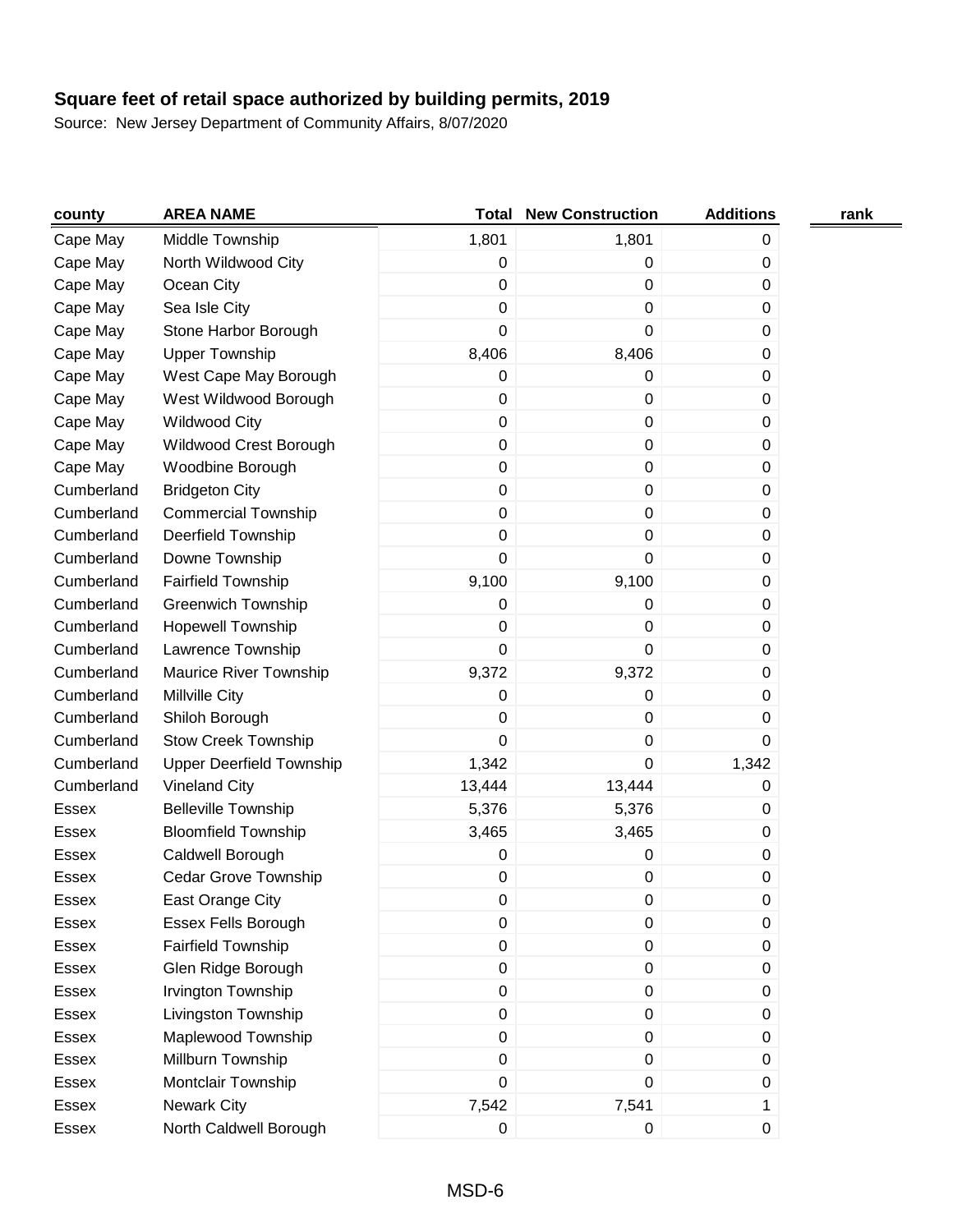| county       | <b>AREA NAME</b>              | Total            | <b>New Construction</b> | <b>Additions</b> | rank |
|--------------|-------------------------------|------------------|-------------------------|------------------|------|
| Essex        | Nutley Township               | 0                | 0                       | 0                |      |
| <b>Essex</b> | City of Orange Township       | 0                | $\pmb{0}$               | 0                |      |
| <b>Essex</b> | Roseland Borough              | 0                | 0                       | 0                |      |
| Essex        | South Orange Village          | $\mathbf 0$      | 0                       | 0                |      |
| <b>Essex</b> | Verona Township               | 0                | 0                       | 0                |      |
| Essex        | <b>West Caldwell Township</b> | 0                | $\pmb{0}$               | 0                |      |
| <b>Essex</b> | West Orange Township          | 0                | 0                       | 0                |      |
| Gloucester   | Clayton Borough               | 0                | $\pmb{0}$               | 0                |      |
| Gloucester   | Deptford Township             | 1,763            | 0                       | 1,763            |      |
| Gloucester   | East Greenwich Township       | 0                | $\pmb{0}$               | 0                |      |
| Gloucester   | <b>Elk Township</b>           | 0                | 0                       | 0                |      |
| Gloucester   | Franklin Township             | $\boldsymbol{0}$ | 0                       | 0                |      |
| Gloucester   | Glassboro Borough             | $\mathbf 0$      | 0                       | 0                |      |
| Gloucester   | <b>Greenwich Township</b>     | 0                | 0                       | 0                |      |
| Gloucester   | Harrison Township             | 0                | 0                       | 0                |      |
| Gloucester   | Logan Township                | 19,000           | 19,000                  | 0                |      |
| Gloucester   | Mantua Township               | 85,152           | 85,152                  | 0                |      |
| Gloucester   | Monroe Township               | 0                | 0                       | 0                |      |
| Gloucester   | National Park Borough         | 0                | $\pmb{0}$               | 0                |      |
| Gloucester   | Newfield Borough              | 0                | 0                       | 0                |      |
| Gloucester   | Paulsboro Borough             | $\boldsymbol{0}$ | 0                       | 0                |      |
| Gloucester   | Pitman Borough                | 0                | $\pmb{0}$               | 0                |      |
| Gloucester   | South Harrison Township       | 0                | $\boldsymbol{0}$        | 0                |      |
| Gloucester   | Swedesboro Borough            | 0                | $\pmb{0}$               | 0                |      |
| Gloucester   | <b>Washington Township</b>    | 0                | 0                       | 0                |      |
| Gloucester   | Wenonah Borough               | 0                | $\pmb{0}$               | 0                |      |
| Gloucester   | West Deptford Township        | 0                | 0                       | 0                |      |
| Gloucester   | Westville Borough             | 0                | $\pmb{0}$               | 0                |      |
| Gloucester   | <b>Woodbury City</b>          | 0                | 0                       | 0                |      |
| Gloucester   | Woodbury Heights Borough      | $\pmb{0}$        | 0                       | 0                |      |
| Gloucester   | <b>Woolwich Township</b>      | 0                | $\pmb{0}$               | 0                |      |
| Hudson       | <b>Bayonne City</b>           | $\boldsymbol{0}$ | $\boldsymbol{0}$        | $\pmb{0}$        |      |
| Hudson       | East Newark Borough           | 0                | 0                       | 0                |      |
| Hudson       | <b>Guttenberg Town</b>        | 0                | 0                       | $\mathbf 0$      |      |
| Hudson       | <b>Harrison Town</b>          | 0                | 0                       | 0                |      |
| Hudson       | Hoboken City                  | 0                | 0                       | $\mathbf 0$      |      |
| Hudson       | Jersey City                   | 0                | 0                       | 0                |      |
| Hudson       | Kearny Town                   | 0                | 0                       | 0                |      |
| Hudson       | North Bergen Township         | 15,993           | 15,993                  | $\pmb{0}$        |      |
| Hudson       | Secaucus Town                 | 0                | 0                       | $\pmb{0}$        |      |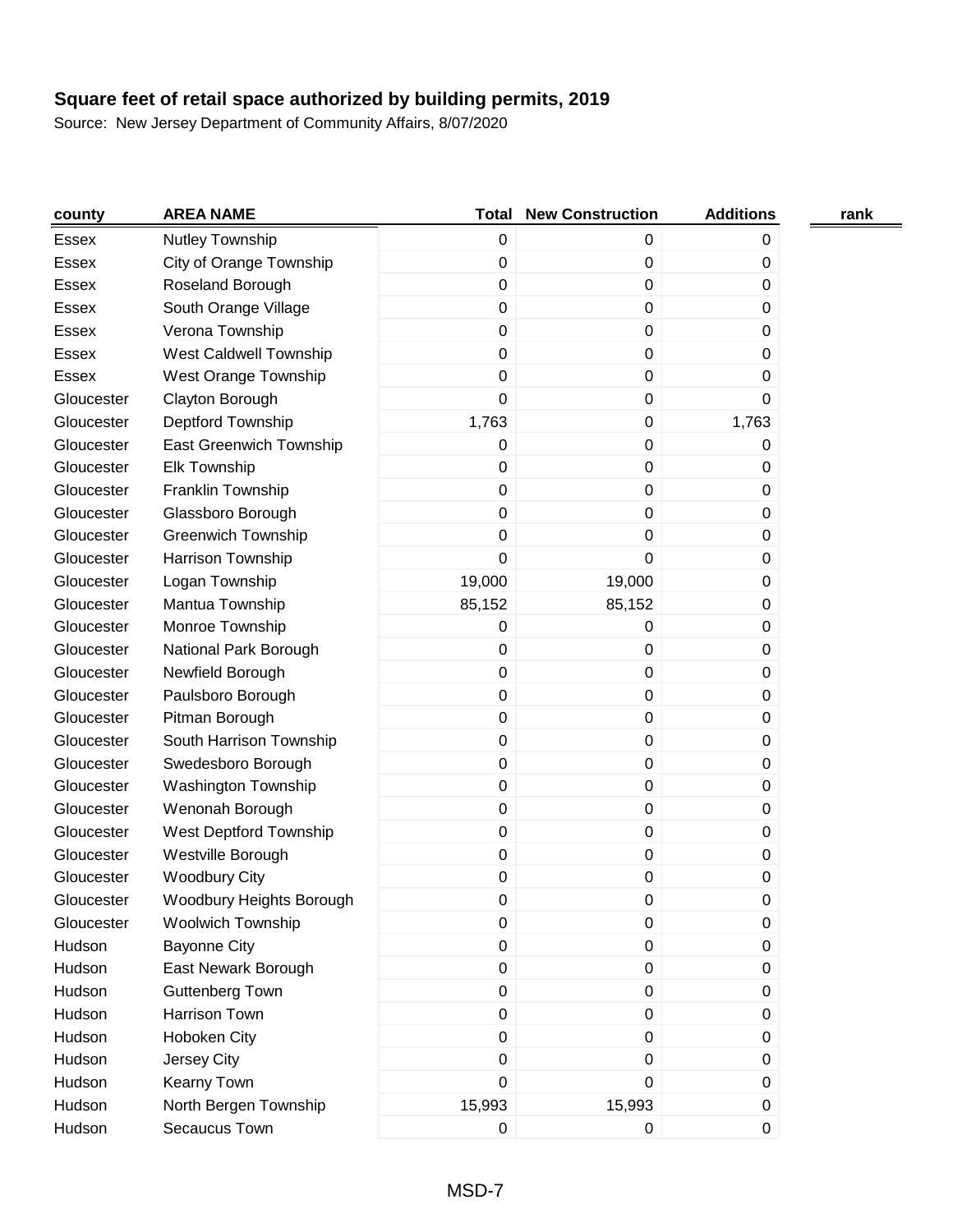| county    | <b>AREA NAME</b>            | Total                | <b>New Construction</b> | <b>Additions</b> | rank |
|-----------|-----------------------------|----------------------|-------------------------|------------------|------|
| Hudson    | <b>Union City</b>           | $\pmb{0}$            | 0                       | 0                |      |
| Hudson    | Weehawken Township          | $\pmb{0}$            | 0                       | 0                |      |
| Hudson    | West New York Town          | $\pmb{0}$            | 0                       | 0                |      |
| Hunterdon | Alexandria Township         | $\pmb{0}$            | 0                       | 0                |      |
| Hunterdon | Bethlehem Township          | $\pmb{0}$            | 0                       | 0                |      |
| Hunterdon | <b>Bloomsbury Borough</b>   | 0                    | 0                       | 0                |      |
| Hunterdon | Califon Borough             | $\pmb{0}$            | 0                       | 0                |      |
| Hunterdon | <b>Clinton Town</b>         | 0                    | 0                       | 0                |      |
| Hunterdon | Clinton Township            | $\mathbf 0$          | 0                       | 0                |      |
| Hunterdon | Delaware Township           | 0                    | 0                       | 0                |      |
| Hunterdon | East Amwell Township        | 0                    | 0                       | 0                |      |
| Hunterdon | Flemington Borough          | 9,645                | 9,645                   | 0                |      |
| Hunterdon | Franklin Township           | 0                    | 0                       | 0                |      |
| Hunterdon | Frenchtown Borough          | 20,982               | 20,982                  | 0                |      |
| Hunterdon | Glen Gardner Borough        | 0                    | 0                       | 0                |      |
| Hunterdon | Hampton Borough             | $\pmb{0}$            | 0                       | 0                |      |
| Hunterdon | High Bridge Borough         | $\mathbf 0$          | 0                       | 0                |      |
| Hunterdon | <b>Holland Township</b>     | 0                    | 0                       | 0                |      |
| Hunterdon | Kingwood Township           | $\pmb{0}$            | 0                       | 0                |      |
| Hunterdon | Lambertville City           | $\pmb{0}$            | 0                       | 0                |      |
| Hunterdon | Lebanon Borough             | $\pmb{0}$            | 0                       | 0                |      |
| Hunterdon | Lebanon Township            | $\boldsymbol{0}$     | 0                       | 0                |      |
| Hunterdon | Milford Borough             | $\mathbf 0$          | 0                       | 0                |      |
| Hunterdon | Raritan Township            | 16,394               | 14,998                  | 1,396            |      |
| Hunterdon | Readington Township         | 0                    | 0                       | 0                |      |
| Hunterdon | Stockton Borough            | 0                    | 0                       | 0                |      |
| Hunterdon | <b>Tewksbury Township</b>   | $\pmb{0}$            | 0                       | 0                |      |
| Hunterdon | Union Township              | 0                    | 0                       | 0                |      |
| Hunterdon | <b>West Amwell Township</b> | 0                    | 0                       | 0                |      |
| Mercer    | East Windsor Township       | $\mathbf 0$          | 0                       | 0                |      |
| Mercer    | Ewing Township              | $\pmb{0}$            | 0                       | 0                |      |
| Mercer    | Hamilton Township           | $\boldsymbol{0}$     | 0                       | $\pmb{0}$        |      |
| Mercer    | Hightstown Borough          | 33,970               | 33,970                  | 0                |      |
| Mercer    | Hopewell Borough            | 0                    | 0                       | 0                |      |
| Mercer    | <b>Hopewell Township</b>    | $\pmb{0}$            | 0                       | 0                |      |
| Mercer    | Lawrence Township           | $\pmb{0}$            | 0                       | $\mathbf 0$      |      |
| Mercer    | Pennington Borough          | $\mathbf 0$          | 0                       | $\mathbf 0$      |      |
| Mercer    | Princeton Borough           | See Princeton (1114) |                         |                  |      |
| Mercer    | Princeton Township          | $\pmb{0}$            | $\pmb{0}$               | $\pmb{0}$        |      |
| Mercer    | <b>Trenton City</b>         | $\,0\,$              | $\pmb{0}$               | $\pmb{0}$        |      |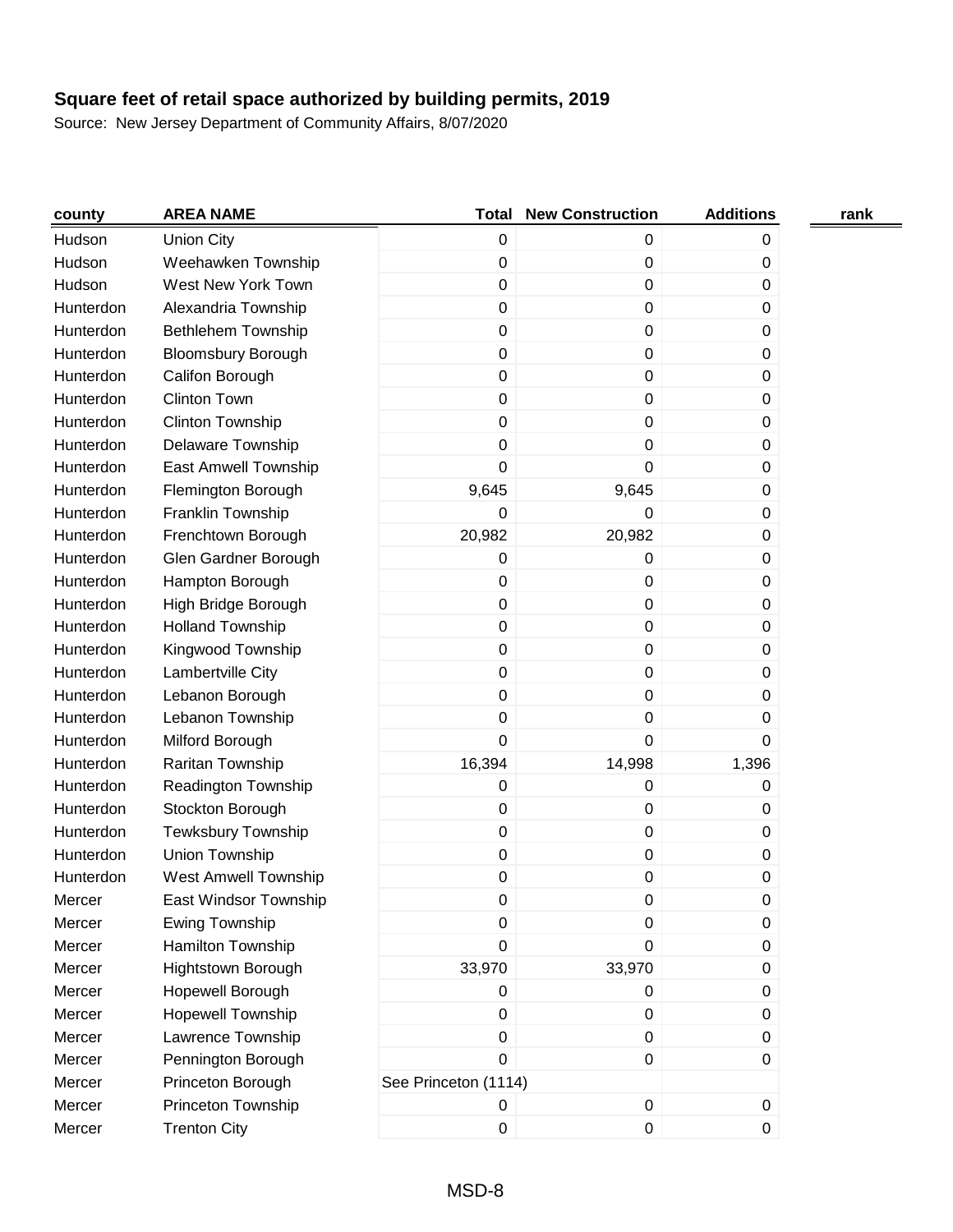| county    | <b>AREA NAME</b>             |             | <b>Total New Construction</b> | <b>Additions</b> | rank |
|-----------|------------------------------|-------------|-------------------------------|------------------|------|
| Mercer    | Robbinsville Township        | 1,998       | 1,998                         | 0                |      |
| Mercer    | West Windsor Township        | 0           | 0                             | 0                |      |
| Middlesex | Carteret Borough             | $\mathbf 0$ | 0                             | 0                |      |
| Middlesex | Cranbury Township            | $\mathbf 0$ | 0                             | 0                |      |
| Middlesex | Dunellen Borough             | $\pmb{0}$   | 0                             | 0                |      |
| Middlesex | East Brunswick Township      | 1           | 1                             | 0                |      |
| Middlesex | Edison Township              | 4,736       | 4,736                         | 0                |      |
| Middlesex | Helmetta Borough             | 0           | 0                             | 0                |      |
| Middlesex | <b>Highland Park Borough</b> | $\mathbf 0$ | 0                             | 0                |      |
| Middlesex | Jamesburg Borough            | 12,393      | 12,393                        | 0                |      |
| Middlesex | Old Bridge Township          | 38,194      | 38,194                        | 0                |      |
| Middlesex | Metuchen Borough             | 0           | 0                             | 0                |      |
| Middlesex | Middlesex Borough            | $\mathbf 0$ | 0                             | 0                |      |
| Middlesex | Milltown Borough             | $\pmb{0}$   | 0                             | 0                |      |
| Middlesex | Monroe Township              | 1           | 1                             | 0                |      |
| Middlesex | New Brunswick City           | $\mathbf 0$ | 0                             | $\pmb{0}$        |      |
| Middlesex | North Brunswick Township     | 10,321      | 10,321                        | 0                |      |
| Middlesex | Perth Amboy City             | 0           | 0                             | 0                |      |
| Middlesex | Piscataway Township          | $\pmb{0}$   | 0                             | 0                |      |
| Middlesex | Plainsboro Township          | $\mathbf 0$ | 0                             | 0                |      |
| Middlesex | Sayreville Borough           | $\mathbf 0$ | 0                             | 0                |      |
| Middlesex | South Amboy City             | $\mathbf 0$ | 0                             | 0                |      |
| Middlesex | South Brunswick Township     | $\pmb{0}$   | 0                             | 0                |      |
| Middlesex | South Plainfield Borough     | $\mathbf 0$ | 0                             | 0                |      |
| Middlesex | South River Borough          | 7,079       | 0                             | 7,079            |      |
| Middlesex | Spotswood Borough            | 0           | 0                             | 0                |      |
| Middlesex | Woodbridge Township          | $\pmb{0}$   | 0                             | 0                |      |
| Monmouth  | Allenhurst Borough           | $\pmb{0}$   | $\pmb{0}$                     | 0                |      |
| Monmouth  | Allentown Borough            | 0           | 0                             | 0                |      |
| Monmouth  | <b>Asbury Park City</b>      | O           | O                             | O                |      |
| Monmouth  | Atlantic Highlands Borough   | 0           | 0                             | 0                |      |
| Monmouth  | Avon-by-the-Sea Borough      | $\pmb{0}$   | 0                             | 0                |      |
| Monmouth  | <b>Belmar Borough</b>        | $\mathbf 0$ | 0                             | 0                |      |
| Monmouth  | <b>Bradley Beach Borough</b> | $\pmb{0}$   | $\pmb{0}$                     | 0                |      |
| Monmouth  | <b>Brielle Borough</b>       | $\pmb{0}$   | 0                             | 0                |      |
| Monmouth  | <b>Colts Neck Township</b>   | $\pmb{0}$   | $\pmb{0}$                     | $\boldsymbol{0}$ |      |
| Monmouth  | Deal Borough                 | $\mathbf 0$ | $\pmb{0}$                     | 0                |      |
| Monmouth  | Eatontown Borough            | $\mathbf 0$ | 0                             | $\boldsymbol{0}$ |      |
| Monmouth  | Englishtown Borough          | 0           | 0                             | 0                |      |
| Monmouth  | Fair Haven Borough           | $\pmb{0}$   | 0                             | $\pmb{0}$        |      |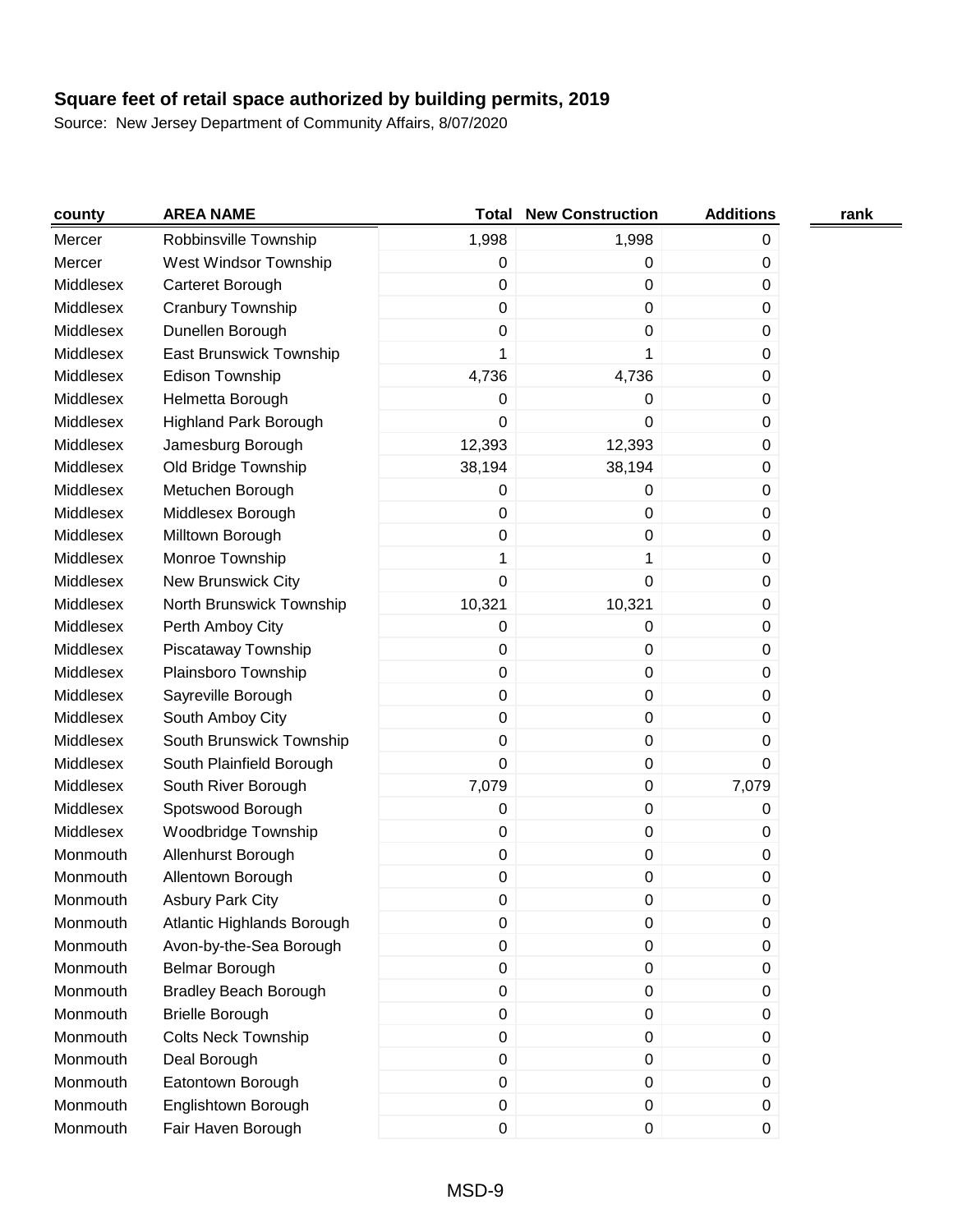| county   | <b>AREA NAME</b>               | Total            | <b>New Construction</b> | <b>Additions</b> | rank |
|----------|--------------------------------|------------------|-------------------------|------------------|------|
| Monmouth | Farmingdale Borough            | $\pmb{0}$        | 0                       | 0                |      |
| Monmouth | Freehold Borough               | $\mathbf 0$      | 0                       | 0                |      |
| Monmouth | Freehold Township              | $\mathbf 0$      | 0                       | 0                |      |
| Monmouth | <b>Highlands Borough</b>       | $\mathbf 0$      | 0                       | 0                |      |
| Monmouth | <b>Holmdel Township</b>        | 30,167           | 30,167                  | 0                |      |
| Monmouth | <b>Howell Township</b>         | 25,199           | 24,000                  | 1,199            |      |
| Monmouth | Interlaken Borough             | 0                | 0                       | 0                |      |
| Monmouth | Keansburg Borough              | $\mathbf 0$      | 0                       | 0                |      |
| Monmouth | Keyport Borough                | $\pmb{0}$        | 0                       | 0                |      |
| Monmouth | Little Silver Borough          | $\pmb{0}$        | $\pmb{0}$               | 0                |      |
| Monmouth | Loch Arbour Village            | $\mathbf 0$      | 0                       | 0                |      |
| Monmouth | Long Branch City               | $\mathbf 0$      | 0                       | 0                |      |
| Monmouth | Manalapan Township             | $\mathbf 0$      | 0                       | 0                |      |
| Monmouth | Manasquan Borough              | $\boldsymbol{0}$ | 0                       | 0                |      |
| Monmouth | Marlboro Township              | 1,490            | $\mathbf 1$             | 1,489            |      |
| Monmouth | Matawan Borough                | 0                | 0                       | 0                |      |
| Monmouth | Aberdeen Township              | $\mathbf 0$      | 0                       | 0                |      |
| Monmouth | Middletown Township            | $\pmb{0}$        | 0                       | 0                |      |
| Monmouth | Millstone Township             | $\mathbf 0$      | $\pmb{0}$               | 0                |      |
| Monmouth | Monmouth Beach Borough         | $\mathbf 0$      | 0                       | 0                |      |
| Monmouth | Neptune Township               | $\mathbf 0$      | 0                       | 0                |      |
| Monmouth | Neptune City Borough           | $\mathbf 0$      | 0                       | 0                |      |
| Monmouth | <b>Tinton Falls Borough</b>    | $\mathbf 0$      | 0                       | 0                |      |
| Monmouth | Ocean Township                 | 48,216           | 48,216                  | 0                |      |
| Monmouth | Oceanport Borough              | 1                | 1                       | 0                |      |
| Monmouth | Hazlet Township                | 10,102           | 10,102                  | 0                |      |
| Monmouth | Red Bank Borough               | 234              | 0                       | 234              |      |
| Monmouth | Roosevelt Borough              | 0                | 0                       | 0                |      |
| Monmouth | Rumson Borough                 | 0                | 0                       | 0                |      |
| Monmouth | Sea Bright Borough             | 0                | 0                       | 0                |      |
| Monmouth | Sea Girt Borough               | 0                | 0                       | $\boldsymbol{0}$ |      |
| Monmouth | Shrewsbury Borough             | $\pmb{0}$        | 0                       | 0                |      |
| Monmouth | <b>Shrewsbury Township</b>     | $\pmb{0}$        | 0                       | 0                |      |
| Monmouth | Lake Como Borough              | $\pmb{0}$        | $\pmb{0}$               | 0                |      |
| Monmouth | Spring Lake Borough            | $\pmb{0}$        | $\pmb{0}$               | $\boldsymbol{0}$ |      |
| Monmouth | Spring Lake Heights Boro       | $\mathbf 0$      | 0                       | $\boldsymbol{0}$ |      |
| Monmouth | Union Beach Borough            | $\mathbf 0$      | 0                       | 0                |      |
| Monmouth | <b>Upper Freehold Township</b> | $\pmb{0}$        | 0                       | $\boldsymbol{0}$ |      |
| Monmouth | Wall Township                  | $\overline{c}$   | $\overline{2}$          | 0                |      |
| Monmouth | West Long Branch Borough       | $\pmb{0}$        | 0                       | 0                |      |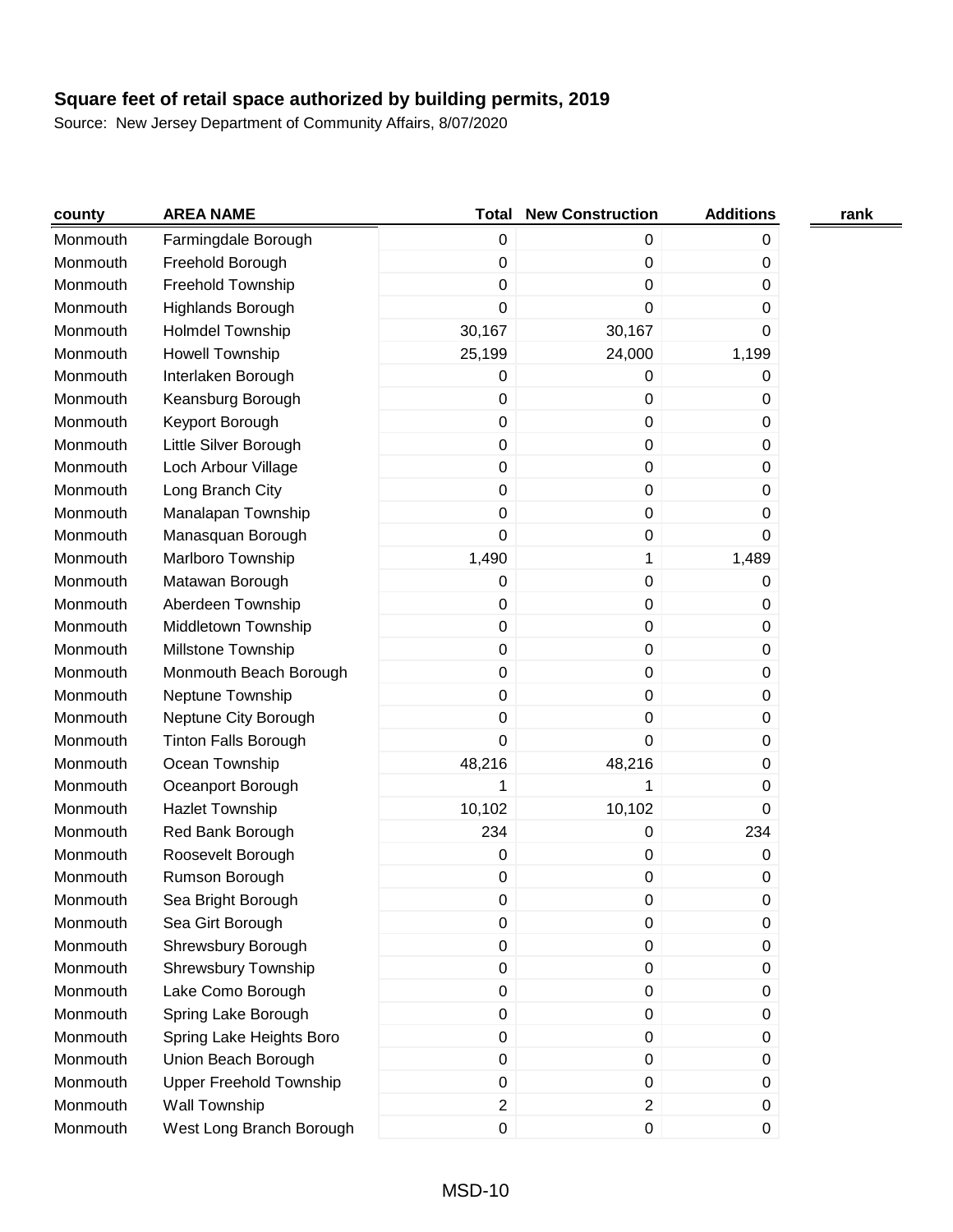| county        | <b>AREA NAME</b>           | <b>Total</b>     | <b>New Construction</b> | <b>Additions</b> | rank |
|---------------|----------------------------|------------------|-------------------------|------------------|------|
| <b>Morris</b> | <b>Boonton Town</b>        | $\pmb{0}$        | 0                       | 0                |      |
| <b>Morris</b> | Boonton Township           | $\pmb{0}$        | 0                       | 0                |      |
| <b>Morris</b> | <b>Butler Borough</b>      | $\mathbf 0$      | 0                       | 0                |      |
| <b>Morris</b> | Chatham Borough            | $\pmb{0}$        | 0                       | 0                |      |
| <b>Morris</b> | Chatham Township           | $\pmb{0}$        | 0                       | 0                |      |
| <b>Morris</b> | Chester Borough            | $\pmb{0}$        | 0                       | 0                |      |
| <b>Morris</b> | <b>Chester Township</b>    | $\pmb{0}$        | 0                       | 0                |      |
| <b>Morris</b> | Denville Township          | $\pmb{0}$        | 0                       | 0                |      |
| Morris        | Dover Town                 | $\pmb{0}$        | 0                       | 0                |      |
| Morris        | East Hanover Township      | $\pmb{0}$        | 0                       | 0                |      |
| <b>Morris</b> | Florham Park Borough       | $\pmb{0}$        | 0                       | 0                |      |
| Morris        | Hanover Township           | 1                | 1                       | 0                |      |
| <b>Morris</b> | <b>Harding Township</b>    | $\boldsymbol{0}$ | 0                       | 0                |      |
| Morris        | Jefferson Township         | $\pmb{0}$        | 0                       | 0                |      |
| <b>Morris</b> | Kinnelon Borough           | $\pmb{0}$        | 0                       | 0                |      |
| <b>Morris</b> | Lincoln Park Borough       | $\pmb{0}$        | 0                       | 0                |      |
| <b>Morris</b> | Madison Borough            | $\pmb{0}$        | 0                       | 0                |      |
| Morris        | Mendham Borough            | $\pmb{0}$        | 0                       | 0                |      |
| <b>Morris</b> | Mendham Township           | $\pmb{0}$        | 0                       | 0                |      |
| <b>Morris</b> | Mine Hill Township         | 0                | 0                       | 0                |      |
| <b>Morris</b> | Montville Township         | $\overline{2}$   | 2                       | 0                |      |
| <b>Morris</b> | Morris Township            | 192              | $\boldsymbol{0}$        | 192              |      |
| <b>Morris</b> | Morris Plains Borough      | $\pmb{0}$        | 0                       | 0                |      |
| <b>Morris</b> | Morristown Town            | $\pmb{0}$        | 0                       | 0                |      |
| <b>Morris</b> | Mountain Lakes Borough     | $\boldsymbol{0}$ | $\boldsymbol{0}$        | 0                |      |
| Morris        | Mount Arlington Borough    | $\mathbf 0$      | 0                       | 0                |      |
| Morris        | Mount Olive Township       | 12,800           | 0                       | 12,800           |      |
| Morris        | Netcong Borough            | 0                | 0                       | 0                |      |
| <b>Morris</b> | Parsippany-Troy Hills Twp  | 5                | 5                       | 0                |      |
| Morris        | Long Hill Township         | 0                | 0                       | 0                |      |
| <b>Morris</b> | Pequannock Township        | $\boldsymbol{0}$ | 0                       | 0                |      |
| Morris        | Randolph Township          | 14,636           | 14,636                  | 0                |      |
| Morris        | Riverdale Borough          | $\pmb{0}$        | 0                       | 0                |      |
| Morris        | Rockaway Borough           | $\pmb{0}$        | 0                       | 0                |      |
| Morris        | Rockaway Township          | 0                | 0                       | 0                |      |
| Morris        | Roxbury Township           | 164,087          | 164,087                 | 0                |      |
| Morris        | Victory Gardens Borough    | $\mathbf 0$      | 0                       | 0                |      |
| Morris        | <b>Washington Township</b> | $\pmb{0}$        | 0                       | 0                |      |
| Morris        | Wharton Borough            | $\pmb{0}$        | $\pmb{0}$               | 0                |      |
| Ocean         | Barnegat Light Borough     | $\pmb{0}$        | 0                       | $\pmb{0}$        |      |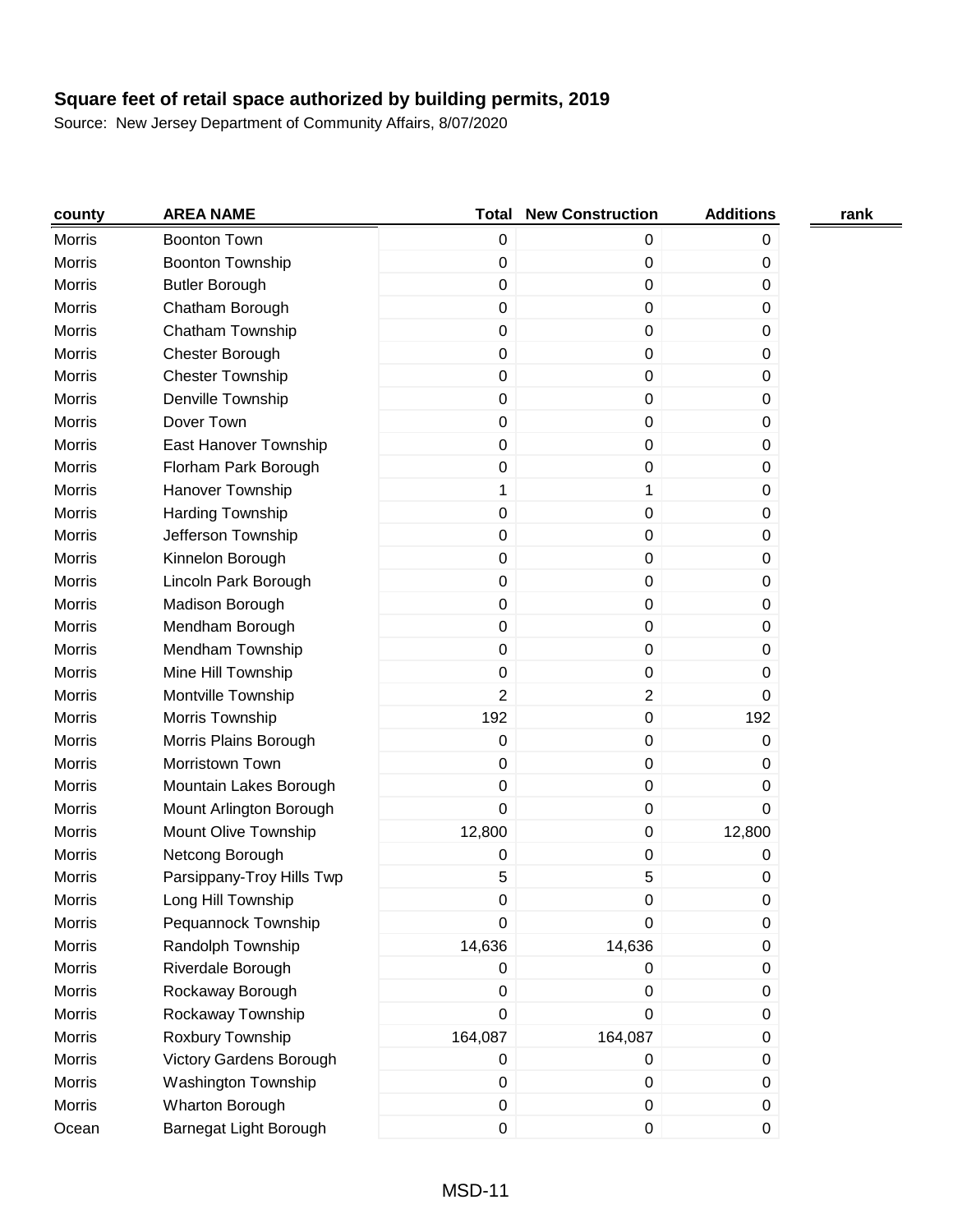| county  | <b>AREA NAME</b>            | <b>Total</b>     | <b>New Construction</b> | <b>Additions</b> | rank |
|---------|-----------------------------|------------------|-------------------------|------------------|------|
| Ocean   | Bay Head Borough            | $\mathbf 0$      | 0                       | 0                |      |
| Ocean   | Beach Haven Borough         | $\pmb{0}$        | 0                       | 0                |      |
| Ocean   | Beachwood Borough           | $\mathbf 0$      | 0                       | 0                |      |
| Ocean   | <b>Berkeley Township</b>    | $\mathbf 0$      | 0                       | 0                |      |
| Ocean   | <b>Brick Township</b>       | $\boldsymbol{0}$ | 0                       | 0                |      |
| Ocean   | <b>Toms River Township</b>  | 73,109           | 56,365                  | 16,744           |      |
| Ocean   | Eagleswood Township         | $\mathbf 0$      | 0                       | 0                |      |
| Ocean   | Harvey Cedars Borough       | $\mathbf 0$      | 0                       | 0                |      |
| Ocean   | Island Heights Borough      | $\pmb{0}$        | 0                       | 0                |      |
| Ocean   | Jackson Township            | 0                | 0                       | 0                |      |
| Ocean   | Lacey Township              | 25,656           | 25,656                  | 0                |      |
| Ocean   | Lakehurst Borough           | 0                | 0                       | 0                |      |
| Ocean   | Lakewood Township           | 40,184           | 13,226                  | 26,958           |      |
| Ocean   | Lavallette Borough          | 0                | 0                       | 0                |      |
| Ocean   | Little Egg Harbor Township  | 6,000            | 6,000                   | 0                |      |
| Ocean   | Long Beach Township         | $\mathbf 0$      | 0                       | 0                |      |
| Ocean   | <b>Manchester Township</b>  | $\pmb{0}$        | 0                       | 0                |      |
| Ocean   | Mantoloking Borough         | $\mathbf 0$      | 0                       | 0                |      |
| Ocean   | Ocean Township              | 11,800           | 11,800                  | 0                |      |
| Ocean   | Ocean Gate Borough          | $\pmb{0}$        | 0                       | 0                |      |
| Ocean   | Pine Beach Borough          | $\pmb{0}$        | 0                       | 0                |      |
| Ocean   | <b>Plumsted Township</b>    | $\pmb{0}$        | 0                       | 0                |      |
| Ocean   | Point Pleasant Borough      | $\boldsymbol{0}$ | 0                       | 0                |      |
| Ocean   | Point Pleasant Beach Boro   | 11               | 0                       | 11               |      |
| Ocean   | Seaside Heights Borough     | $\pmb{0}$        | $\pmb{0}$               | 0                |      |
| Ocean   | Seaside Park Borough        | $\pmb{0}$        | 0                       | 0                |      |
| Ocean   | Ship Bottom Borough         | $\pmb{0}$        | 0                       | 0                |      |
| Ocean   | South Toms River Borough    | 0                | 0                       | 0                |      |
| Ocean   | <b>Stafford Township</b>    | 11,100           | 11,100                  | 0                |      |
| Ocean   | Surf City Borough           | 0                | U                       | 0                |      |
| Ocean   | <b>Tuckerton Borough</b>    | $\mathbf 0$      | 0                       | 0                |      |
| Ocean   | <b>Barnegat Township</b>    | $\mathbf 0$      | 0                       | $\pmb{0}$        |      |
| Passaic | <b>Bloomingdale Borough</b> | $\mathbf 0$      | 0                       | 0                |      |
| Passaic | <b>Clifton City</b>         | 2,479            | 2,479                   | 0                |      |
| Passaic | Haledon Borough             | $\mathbf 0$      | 0                       | 0                |      |
| Passaic | Hawthorne Borough           | $\mathbf 0$      | 0                       | 0                |      |
| Passaic | Little Falls Township       | 11,712           | 0                       | 11,712           |      |
| Passaic | North Haledon Borough       | 0                | 0                       | 0                |      |
| Passaic | Passaic City                | 1,500            | 1,500                   | 0                |      |
| Passaic | Paterson City               | $\mathbf 0$      | 0                       | $\pmb{0}$        |      |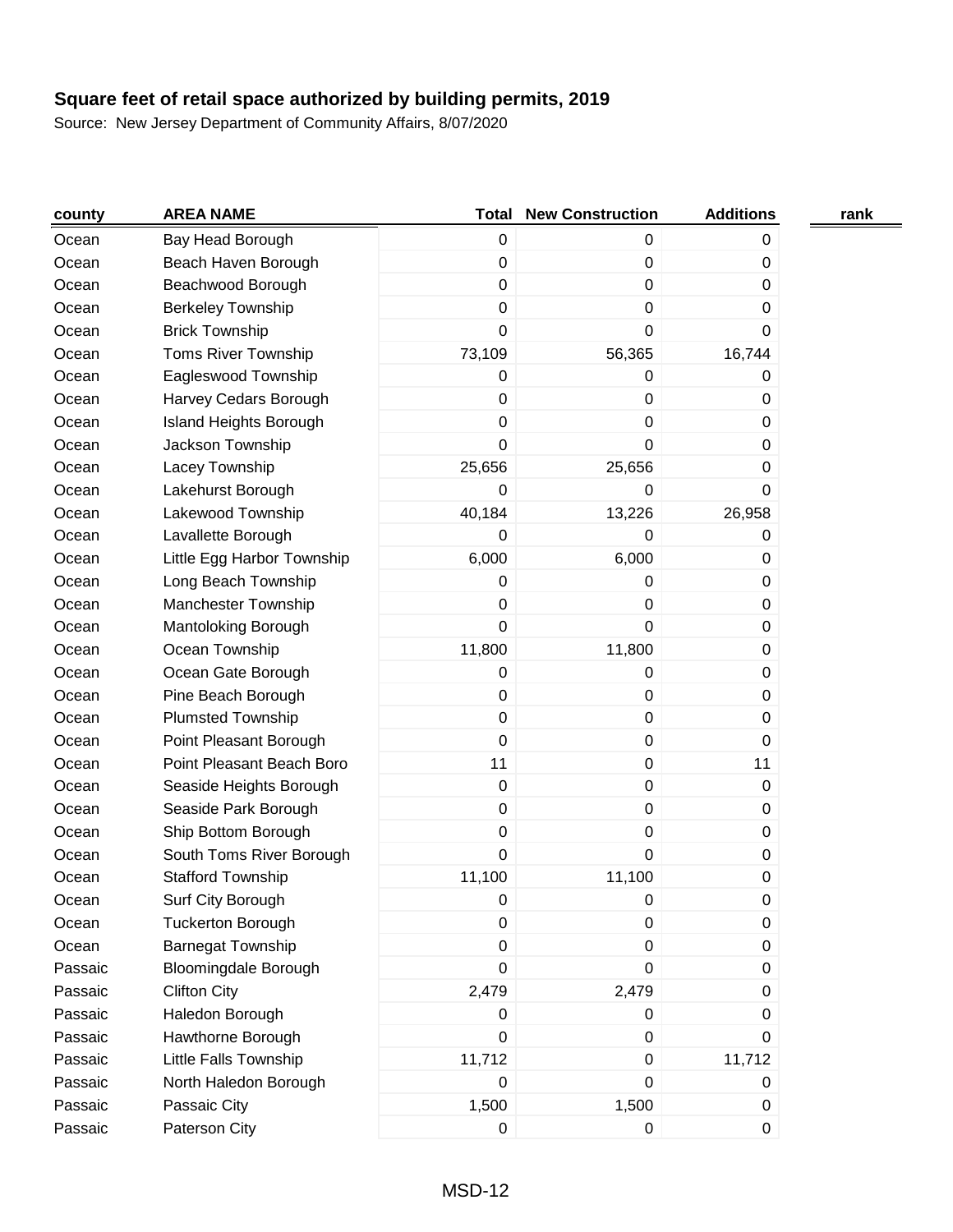| county   | <b>AREA NAME</b>              |             | <b>Total New Construction</b> | <b>Additions</b> | rank |
|----------|-------------------------------|-------------|-------------------------------|------------------|------|
| Passaic  | Pompton Lakes Borough         | $\mathbf 0$ | 0                             | 0                |      |
| Passaic  | Prospect Park Borough         | $\mathbf 0$ | 0                             | 0                |      |
| Passaic  | Ringwood Borough              | 0           | 0                             | 0                |      |
| Passaic  | <b>Totowa Borough</b>         | $\pmb{0}$   | 0                             | 0                |      |
| Passaic  | Wanaque Borough               | $\pmb{0}$   | 0                             | $\pmb{0}$        |      |
| Passaic  | Wayne Township                | 2,953       | 2,953                         | 0                |      |
| Passaic  | West Milford Township         | 3,754       | 3,754                         | 0                |      |
| Passaic  | Woodland Park Borough         | 0           | 0                             | 0                |      |
| Salem    | Alloway Township              | $\pmb{0}$   | 0                             | $\boldsymbol{0}$ |      |
| Salem    | Elmer Borough                 | $\pmb{0}$   | 0                             | 0                |      |
| Salem    | Elsinboro Township            | $\pmb{0}$   | 0                             | $\boldsymbol{0}$ |      |
| Salem    | Lower Alloways Creek Twp      | $\pmb{0}$   | 0                             | 0                |      |
| Salem    | Mannington Township           | $\pmb{0}$   | 0                             | 0                |      |
| Salem    | <b>Oldmans Township</b>       | 0           | 0                             | $\pmb{0}$        |      |
| Salem    | Penns Grove Borough           | 1           | 1                             | 0                |      |
| Salem    | Pennsville Township           | 0           | 0                             | 0                |      |
| Salem    | Pilesgrove Township           | 0           | 0                             | 0                |      |
| Salem    | Pittsgrove Township           | $\pmb{0}$   | 0                             | $\boldsymbol{0}$ |      |
| Salem    | Quinton Township              | $\pmb{0}$   | 0                             | $\boldsymbol{0}$ |      |
| Salem    | Salem City                    | $\mathbf 0$ | $\pmb{0}$                     | $\boldsymbol{0}$ |      |
| Salem    | <b>Carneys Point Township</b> | $\pmb{0}$   | 0                             | 0                |      |
| Salem    | Upper Pittsgrove Township     | $\pmb{0}$   | 0                             | 0                |      |
| Salem    | Woodstown Borough             | 0           | 0                             | $\pmb{0}$        |      |
| Somerset | <b>Bedminster Township</b>    | 0           | 0                             | 0                |      |
| Somerset | <b>Bernards Township</b>      | 0           | 0                             | 0                |      |
| Somerset | Bernardsville Borough         | $\pmb{0}$   | 0                             | 0                |      |
| Somerset | Bound Brook Borough           | $\pmb{0}$   | 0                             | $\boldsymbol{0}$ |      |
| Somerset | <b>Branchburg Township</b>    | $\mathbf 0$ | 0                             | 0                |      |
| Somerset | <b>Bridgewater Township</b>   | 7,500       | 7,500                         | 0                |      |
| Somerset | Far Hills Borough             | $\mathsf 0$ | 0                             | 0                |      |
| Somerset | Franklin Township             | 10,415      | 10,415                        | $\boldsymbol{0}$ |      |
| Somerset | Green Brook Township          | 0           | 0                             | $\boldsymbol{0}$ |      |
| Somerset | Hillsborough Township         | 0           | 0                             | 0                |      |
| Somerset | Manville Borough              | $\mathbf 0$ | 0                             | $\pmb{0}$        |      |
| Somerset | Millstone Borough             | $\mathbf 0$ | 0                             | 0                |      |
| Somerset | <b>Montgomery Township</b>    | 27,542      | 27,542                        | $\boldsymbol{0}$ |      |
| Somerset | North Plainfield Borough      | 0           | 0                             | 0                |      |
| Somerset | Peapack and Gladstone Boroud  | $\mathbf 0$ | $\pmb{0}$                     | 0                |      |
| Somerset | Raritan Borough               | $\pmb{0}$   | $\pmb{0}$                     | $\pmb{0}$        |      |
| Somerset | Rocky Hill Borough            | $\pmb{0}$   | 0                             | $\boldsymbol{0}$ |      |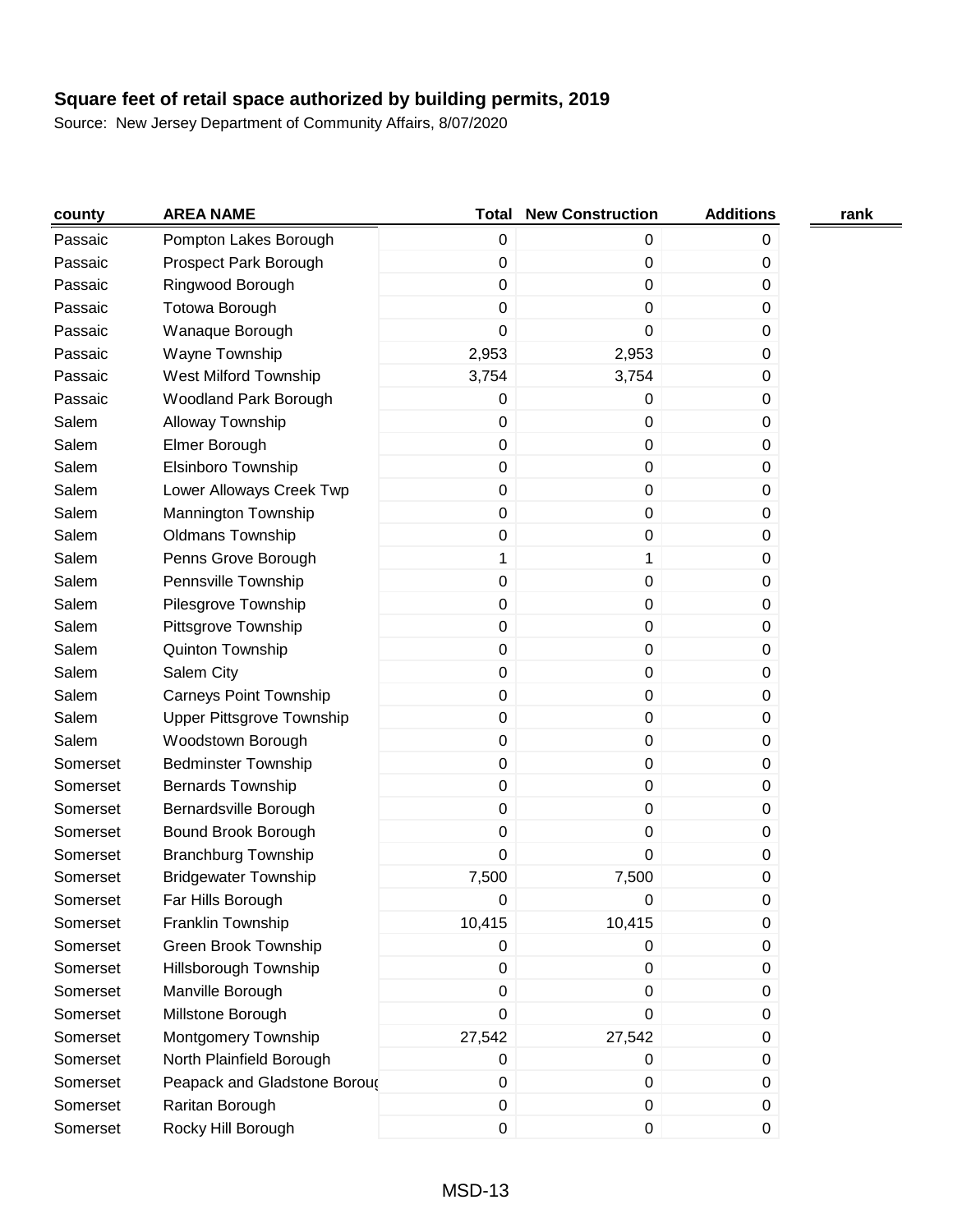| county        | <b>AREA NAME</b>                 | <b>Total</b>     | <b>New Construction</b> | <b>Additions</b> | rank |
|---------------|----------------------------------|------------------|-------------------------|------------------|------|
| Somerset      | Somerville Borough               | $\pmb{0}$        | 0                       | 0                |      |
| Somerset      | South Bound Brook Boro           | $\pmb{0}$        | 0                       | $\boldsymbol{0}$ |      |
| Somerset      | Warren Township                  | 0                | 0                       | 0                |      |
| Somerset      | Watchung Borough                 | $\pmb{0}$        | 0                       | 0                |      |
| <b>Sussex</b> | Andover Borough                  | $\pmb{0}$        | 0                       | 0                |      |
| <b>Sussex</b> | Andover Township                 | $\pmb{0}$        | 0                       | 0                |      |
| <b>Sussex</b> | <b>Branchville Borough</b>       | $\pmb{0}$        | 0                       | 0                |      |
| <b>Sussex</b> | <b>Byram Township</b>            | 0                | 0                       | 0                |      |
| <b>Sussex</b> | Frankford Township               | $\pmb{0}$        | 0                       | 0                |      |
| <b>Sussex</b> | Franklin Borough                 | 0                | 0                       | 0                |      |
| <b>Sussex</b> | Fredon Township                  | $\pmb{0}$        | 0                       | $\boldsymbol{0}$ |      |
| <b>Sussex</b> | Green Township                   | 0                | 0                       | 0                |      |
| <b>Sussex</b> | Hamburg Borough                  | 0                | 0                       | $\boldsymbol{0}$ |      |
| <b>Sussex</b> | Hampton Township                 | 19,079           | 19,079                  | 0                |      |
| <b>Sussex</b> | Hardyston Township               | 0                | 0                       | 0                |      |
| <b>Sussex</b> | Hopatcong Borough                | 0                | 0                       | 0                |      |
| <b>Sussex</b> | Lafayette Township               | $\pmb{0}$        | 0                       | 0                |      |
| <b>Sussex</b> | Montague Township                | $\boldsymbol{0}$ | 0                       | 0                |      |
| <b>Sussex</b> | Newton Town                      | 0                | 0                       | 0                |      |
| <b>Sussex</b> | Ogdensburg Borough               | $\pmb{0}$        | 0                       | 0                |      |
| <b>Sussex</b> | Sandyston Township               | $\pmb{0}$        | 0                       | 0                |      |
| <b>Sussex</b> | Sparta Township                  | $\pmb{0}$        | 0                       | 0                |      |
| <b>Sussex</b> | Stanhope Borough                 | $\pmb{0}$        | 0                       | 0                |      |
| <b>Sussex</b> | <b>Stillwater Township</b>       | $\pmb{0}$        | 0                       | 0                |      |
| <b>Sussex</b> | Sussex Borough                   | 0                | 0                       | 0                |      |
| <b>Sussex</b> | Vernon Township                  | 0                | 0                       | 0                |      |
| <b>Sussex</b> | <b>Walpack Township</b>          | $\mathbf 0$      | 0                       | 0                |      |
| <b>Sussex</b> | Wantage Township                 | 1,000            | 0                       | 1,000            |      |
| Union         | <b>Berkeley Heights Township</b> | 0                | 0                       | 0                |      |
| Union         | Clark Township                   | U                | 0                       | U                |      |
| Union         | Cranford Township                | 11,276           | 11,276                  | $\pmb{0}$        |      |
| Union         | Elizabeth City                   | $\pmb{0}$        | 0                       | $\pmb{0}$        |      |
| Union         | Fanwood Borough                  | 0                | 0                       | 0                |      |
| Union         | Garwood Borough                  | $\pmb{0}$        | 0                       | $\pmb{0}$        |      |
| Union         | Hillside Township                | 0                | 0                       | 0                |      |
| Union         | Kenilworth Borough               | 0                | 0                       | $\boldsymbol{0}$ |      |
| Union         | <b>Linden City</b>               | 9,108            | 9,108                   | 0                |      |
| Union         | Mountainside Borough             | 0                | 0                       | $\boldsymbol{0}$ |      |
| Union         | New Providence Borough           | 2,478            | 2,478                   | $\pmb{0}$        |      |
| Union         | <b>Plainfield City</b>           | $\pmb{0}$        | 0                       | $\boldsymbol{0}$ |      |